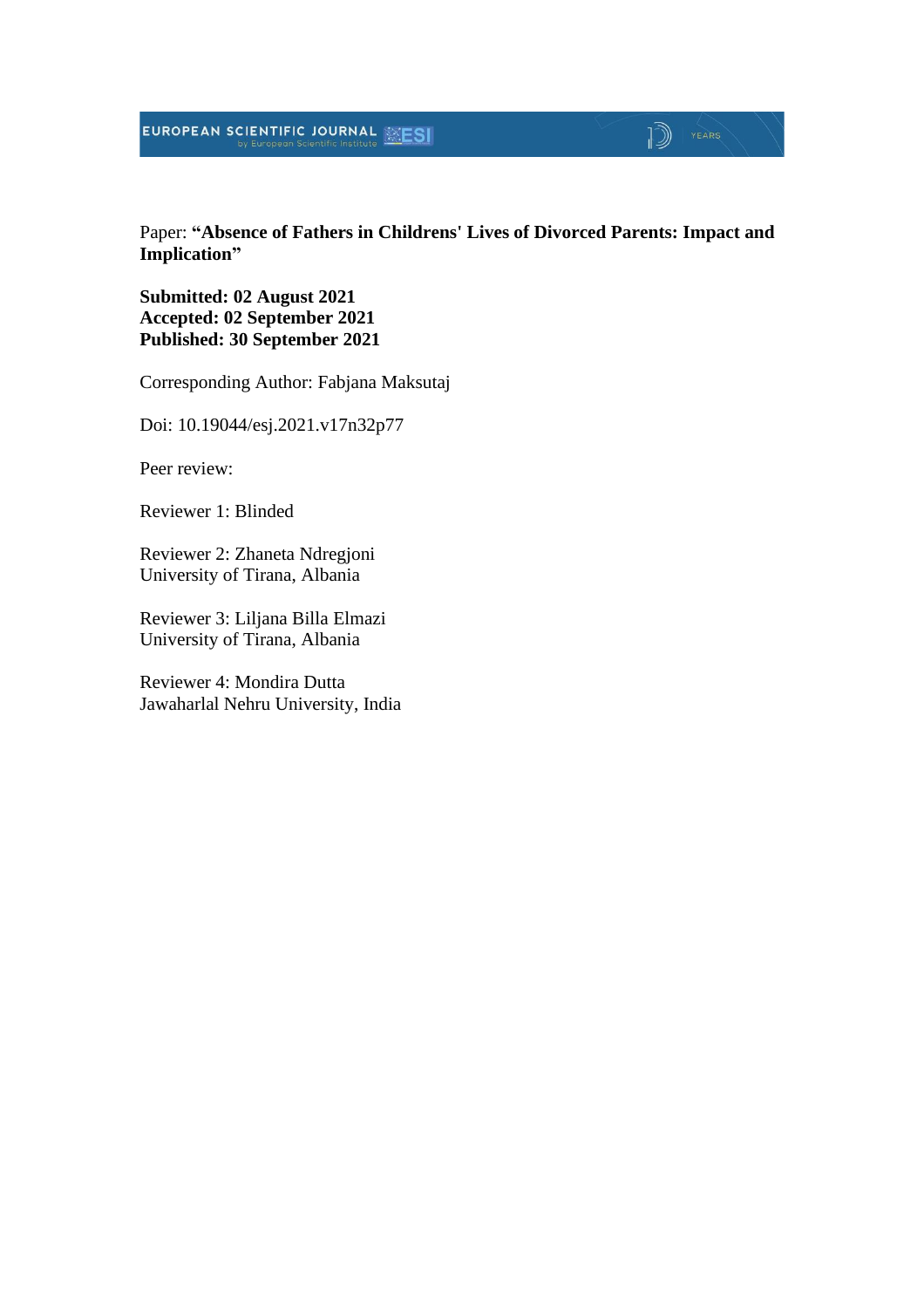# **ESJ** *Manuscript Evaluation Form 2021*

This form is designed to summarize the manuscript peer review that you have completed and to ensure that you have considered all appropriate criteria in your review. Your review should provide a clear statement, to the authors and editors, of the modifications necessary before the paper can be published or the specific reasons for rejection.

Please respond within the appointed time so that we can give the authors timely responses and feedback.

NOTE: ESJ promotes peer review procedure based on scientific validity and technical quality of the paper (not perceived the impact). You are also not required to do proofreading of the paper. It could be recommended as part of the revision.

*ESJ editorial office would like to express its special gratitude for your time and efforts. Our editorial team is a substantial reason that stands ESJ out from the crowd!*

| Date Manuscript Received/:04/08/2021                                                                                                         | /05/08/2021 | Date Review | Report | Submitted: |
|----------------------------------------------------------------------------------------------------------------------------------------------|-------------|-------------|--------|------------|
| Manuscript Title: Divorce and Lack of Father Affect Children's Perceptions to<br>Insecurity for Successful Relationships and a Better Future |             |             |        |            |
| ESJ Manuscript Number: 0844/21                                                                                                               |             |             |        |            |
| You agree your name is revealed to the author of the paper:<br>Yes/No                                                                        |             |             |        |            |
| You approve, your name as a reviewer of this paper, is available in the "review history" of the<br>paper: Yes/No                             |             |             |        |            |
| You approve, this review report is available in the "review history" of the paper: Yes/No                                                    |             |             |        |            |

#### **Evaluation Criteria:**

**Please give each evaluation item a numeric rating on a 5-point scale, along with a thorough explanation for each point rating.**

| <i><b>Questions</b></i>                                                    | <b>Rating Result</b><br>[Poor] $1-5$<br>[Excellent] |
|----------------------------------------------------------------------------|-----------------------------------------------------|
| 1. The title is clear and it is adequate to the content of<br>the article. |                                                     |
| (Please insert your comments)                                              |                                                     |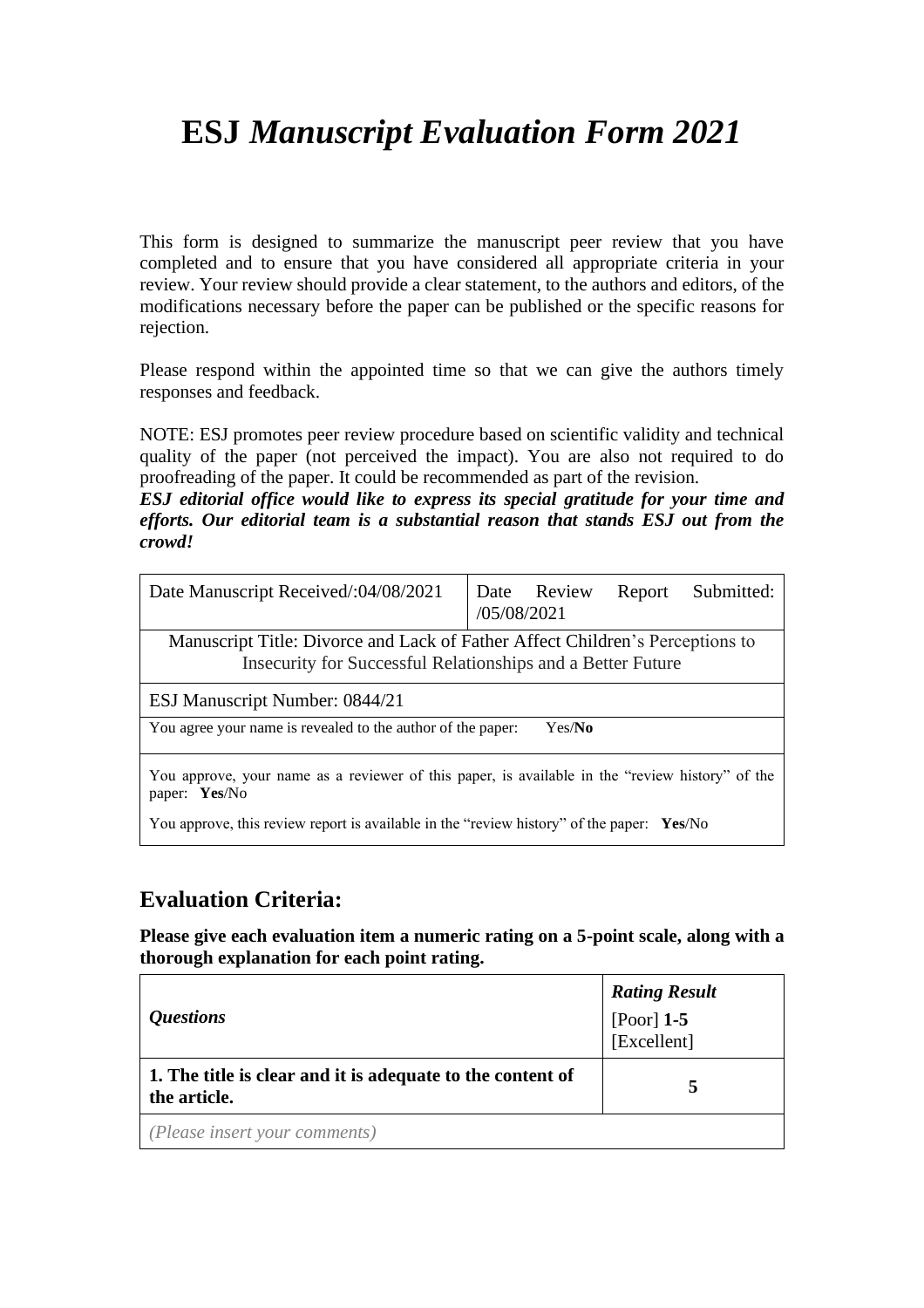| After looking carefully at the presented article, I find that the title is in line<br>with the content of the text and quite clear, thus it expresses in synthesis the<br>content.                                                                |   |  |  |
|---------------------------------------------------------------------------------------------------------------------------------------------------------------------------------------------------------------------------------------------------|---|--|--|
| 2. The abstract clearly presents objects, methods and<br>results.                                                                                                                                                                                 | 5 |  |  |
| (Please insert your comments)                                                                                                                                                                                                                     |   |  |  |
| In the abstract are found all the necessary characteristics such as purpose,<br>objectives, methodology, results and conclusions. I appreciate it quite<br>positively.                                                                            |   |  |  |
| 3. There are few grammatical errors and spelling<br>mistakes in this article.                                                                                                                                                                     | 4 |  |  |
| (Please insert your comments)                                                                                                                                                                                                                     |   |  |  |
| The writing language may have some errors in the text which I think do not<br>pose any problem.                                                                                                                                                   |   |  |  |
| 4. The study methods are explained clearly.                                                                                                                                                                                                       | 5 |  |  |
| (Please insert your comments)<br>The study method is based on theory and applied in the present case:<br>comparing the perceptions of children coming from divorced families to those<br>not divorced.                                            |   |  |  |
| 5. The results are clear and do not contain errors.                                                                                                                                                                                               | 4 |  |  |
| (Please insert your comments)<br>From the whole study, some findings have emerged, as a result based on the<br>comparison made. The results are clear and their implementation will serve<br>the adolescents taken in the study for their future. |   |  |  |
| 6. The conclusions or summary are accurate and<br>supported by the content.                                                                                                                                                                       | 5 |  |  |
| (Please insert your comments)                                                                                                                                                                                                                     |   |  |  |
| The conclusions are drawn on the basis of the study which I think are valid<br>not only for the future of adolescents taken in the study, but also as references<br>for other studies of this nature, without asking their accuracy.              |   |  |  |
| 7. The references are comprehensive and appropriate.                                                                                                                                                                                              | 5 |  |  |
| (Please insert your comments)<br>The references are temporal and in line with the study, enabling the creation of<br>the basis for its successful realization.                                                                                    |   |  |  |

**Overall Recommendation** (mark an X with your recommendation):

Accepted, no revision needed **X**

Accepted, minor revision needed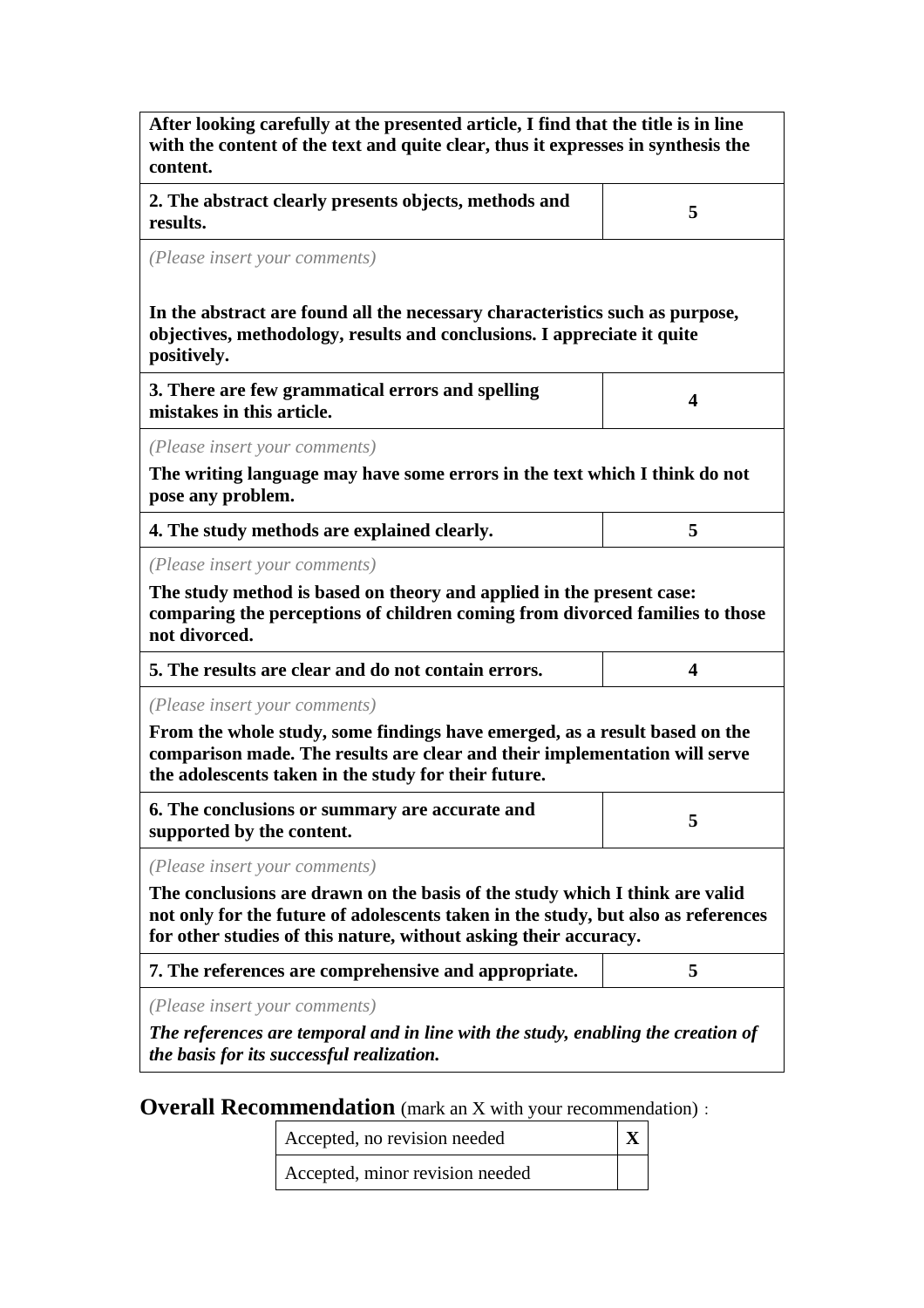| Return for major revision and resubmission |  |
|--------------------------------------------|--|
| Reject                                     |  |

### **Comments and Suggestions to the Author(s):**

The comment on the author is related to the positive evaluation and the serious work she has done.

#### **Comments and Suggestions to the Editors Only:**

The comment on the publisher is related to the accuracy and speed of the operation, coming to aid not only to the PhDs candidates, but also the audience interested in these issues.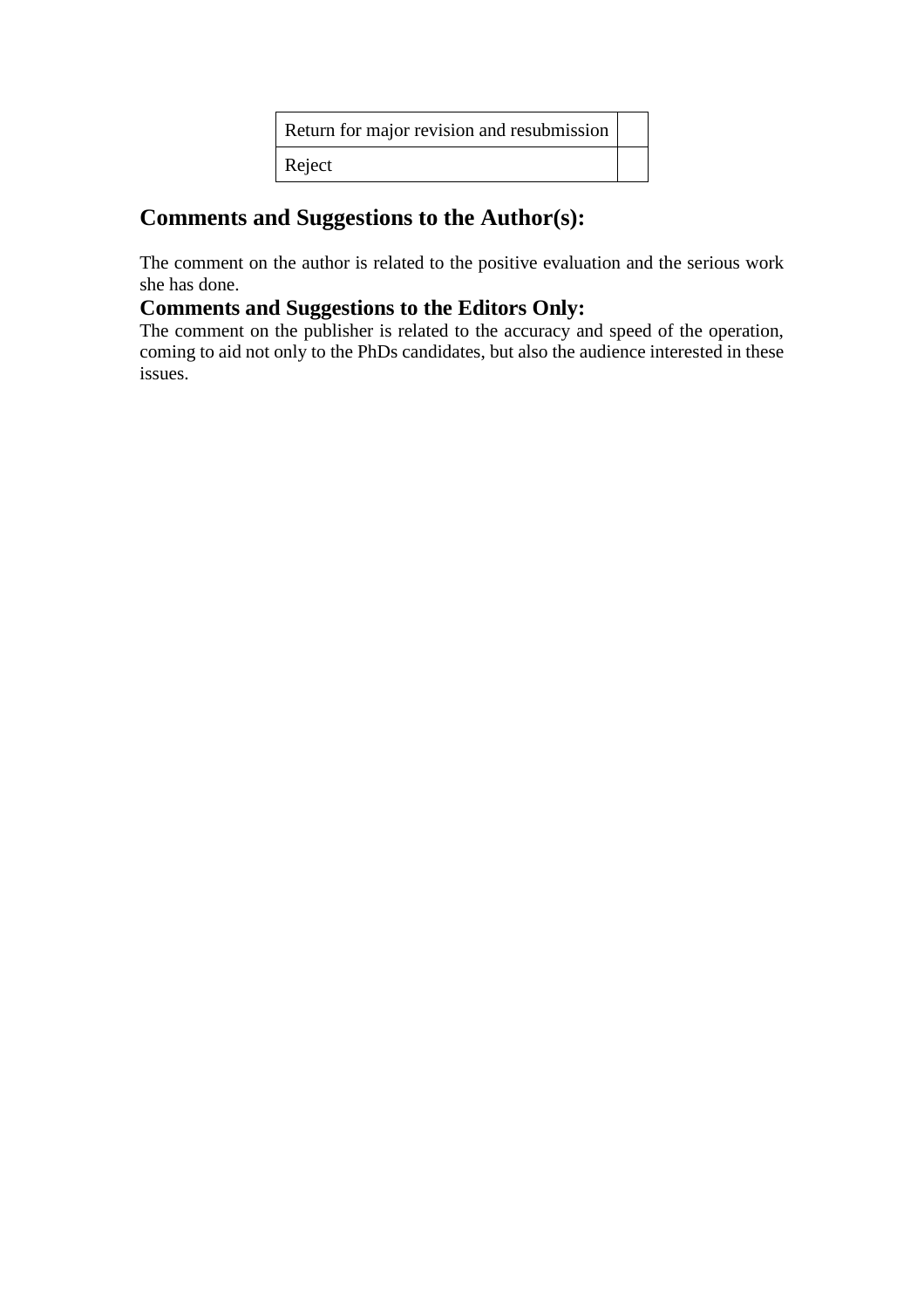# **ESJ** *Manuscript Evaluation Form 2021*

This form is designed to summarize the manuscript peer review that you have completed and to ensure that you have considered all appropriate criteria in your review. Your review should provide a clear statement, to the authors and editors, of the modifications necessary before the paper can be published or the specific reasons for rejection.

Please respond within the appointed time so that we can give the authors timely responses and feedback.

NOTE: ESJ promotes peer review procedure based on scientific validity and technical quality of the paper (not perceived the impact). You are also not required to do proofreading of the paper. It could be recommended as part of the revision.

*ESJ editorial office would like to express its special gratitude for your time and efforts. Our editorial team is a substantial reason that stands ESJ out from the crowd!*

| Date<br>04/08/2021                                                                                                                         | Manuscript                                                                                | Received: Date Review | 05/08/2021 |  | Report | Submitted: |
|--------------------------------------------------------------------------------------------------------------------------------------------|-------------------------------------------------------------------------------------------|-----------------------|------------|--|--------|------------|
| Manuscript Title: Divorce and lack of father affect children's perceptions to<br>insecurity for successful relationships and better future |                                                                                           |                       |            |  |        |            |
| ESJ Manuscript Number: 0844/21                                                                                                             |                                                                                           |                       |            |  |        |            |
| You agree your name is revealed to the author of the paper:<br>Yes/No                                                                      |                                                                                           |                       |            |  |        |            |
| You approve, your name as a reviewer of this paper, is available in the "review history" of the<br>paper: Yes/No                           |                                                                                           |                       |            |  |        |            |
|                                                                                                                                            | You approve, this review report is available in the "review history" of the paper: Yes/No |                       |            |  |        |            |

#### **Evaluation Criteria:**

**Please give each evaluation item a numeric rating on a 5-point scale, along with a thorough explanation for each point rating.**

| <i><b>Questions</b></i>                                                    | <b>Rating Result</b><br>$[Poor]$ 1-5 $[Excellent]$ |
|----------------------------------------------------------------------------|----------------------------------------------------|
| 1. The title is clear and it is adequate to the content of<br>the article. | Δ                                                  |
| (D)                                                                        |                                                    |

*(Please insert your comments)*

**The title is in accordance with the content of the manuscript. Although a bit long it can stay as it is, as it fits well with the writing text.**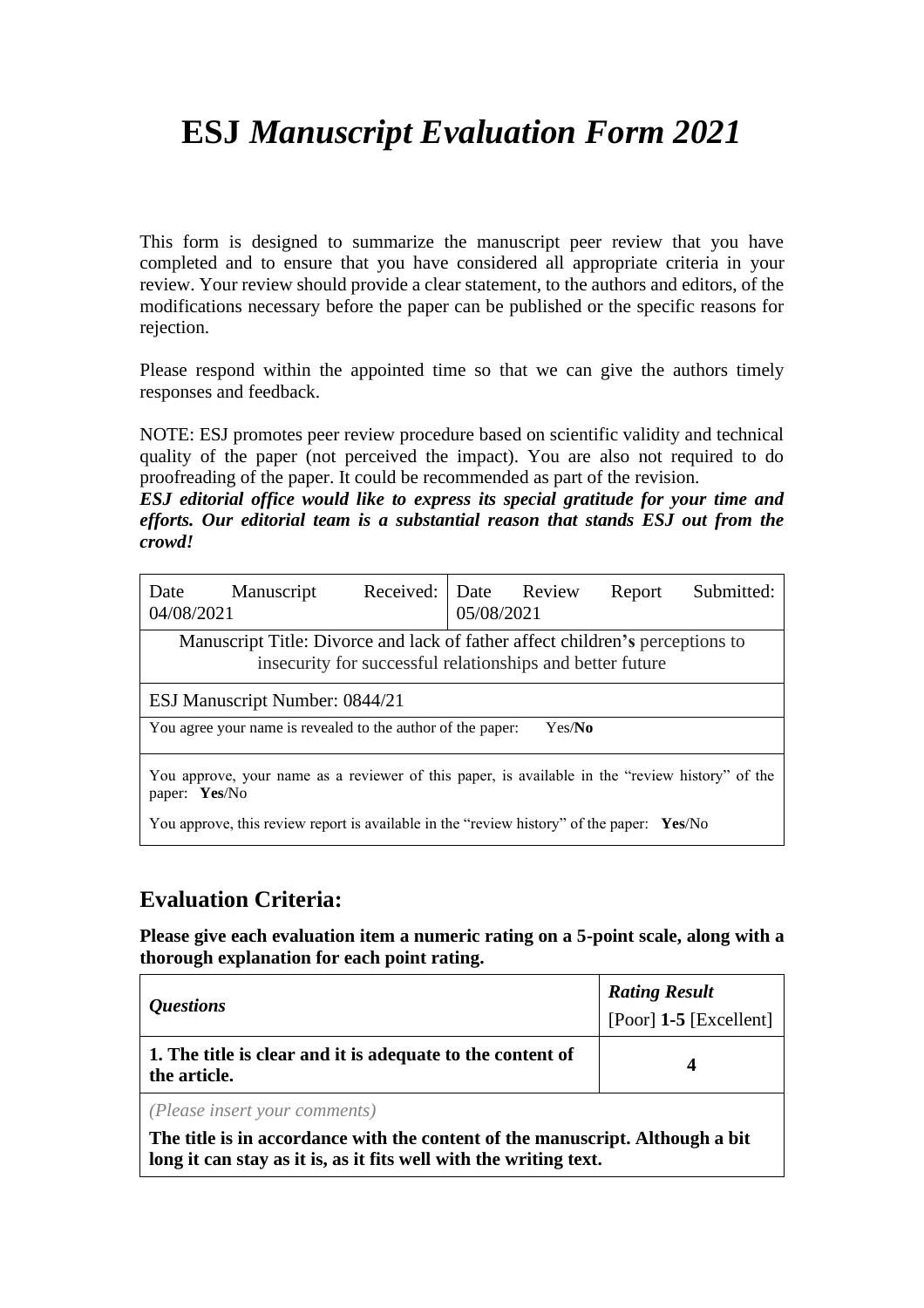| 2. The abstract clearly presents objects, methods and<br>results.                                                                                                                                                                                                                                                               | 5                |  |  |
|---------------------------------------------------------------------------------------------------------------------------------------------------------------------------------------------------------------------------------------------------------------------------------------------------------------------------------|------------------|--|--|
| (Please insert your comments)<br>The abstract is concise, with all the necessary milestones starting from the<br>purpose of the topic, objectives, methodology, instruments as well as<br>conclusions and recommendations.                                                                                                      |                  |  |  |
| 3. There are few grammatical errors and spelling<br>mistakes in this article.                                                                                                                                                                                                                                                   | $\boldsymbol{4}$ |  |  |
| (Please insert your comments)<br>There are some grammatical errors which are easily repairable, perhaps by a<br>relevant language editor.                                                                                                                                                                                       |                  |  |  |
| 4. The study methods are explained clearly.                                                                                                                                                                                                                                                                                     | 5                |  |  |
| (Please insert your comments)<br>In this article, is used comparative method, which means that the negative<br>effects are compared to children with divorced parents versus those from<br>intact families, based on a certain sample of children aged 13-18 in Tirana,<br>Albania through the instrument of the questionnaire. |                  |  |  |
| 5. The results are clear and do not contain errors.                                                                                                                                                                                                                                                                             | 5                |  |  |
| (Please insert your comments)<br>The results come as a result of the study done and that are clear, concise and<br>accurate according to the methodology used.                                                                                                                                                                  |                  |  |  |
| 6. The conclusions or summary are accurate and<br>supported by the content.                                                                                                                                                                                                                                                     | 5                |  |  |
| (Please insert your comments)<br>The conclusions together with the results of the study are in line with the<br>content of the topic and of vital importance for adolescents who need security<br>for the future.                                                                                                               |                  |  |  |
| 7. The references are comprehensive and appropriate.                                                                                                                                                                                                                                                                            | 4                |  |  |
| (Please insert your comments)<br>The references are complete and appropriate including the subject matter of<br>the study based on well-known social science authors over the years to date.                                                                                                                                    |                  |  |  |

## **Overall Recommendation** (mark an X with your recommendation):

| Accepted, no revision needed               |  |
|--------------------------------------------|--|
| Accepted, minor revision needed            |  |
| Return for major revision and resubmission |  |
| Reject                                     |  |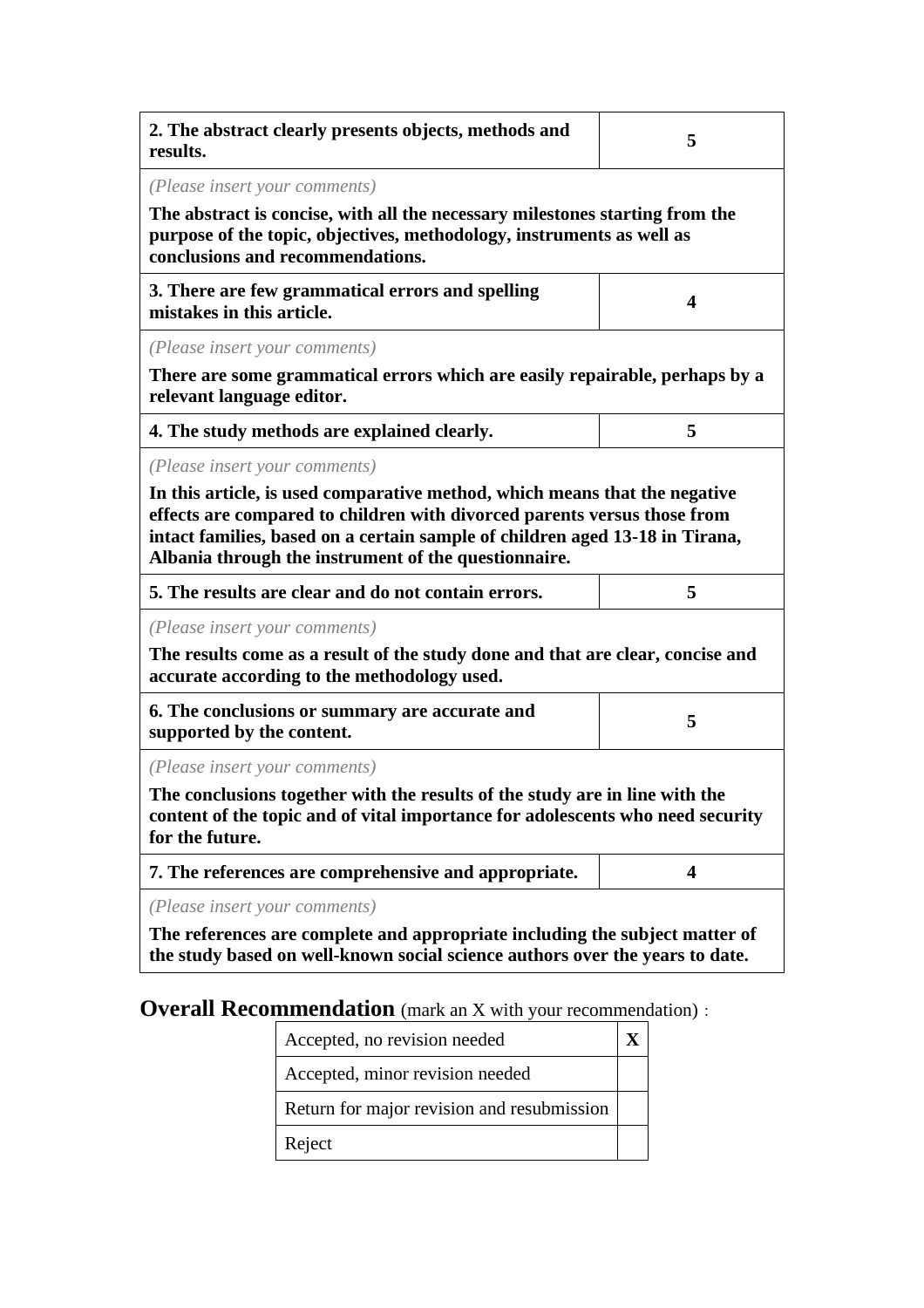### **Comments and Suggestions to the Author(s):**

I have no comments or suggestions for the author.

#### **Comments and Suggestions to the Editors Only:**

I have no comments or suggestions for the Editors.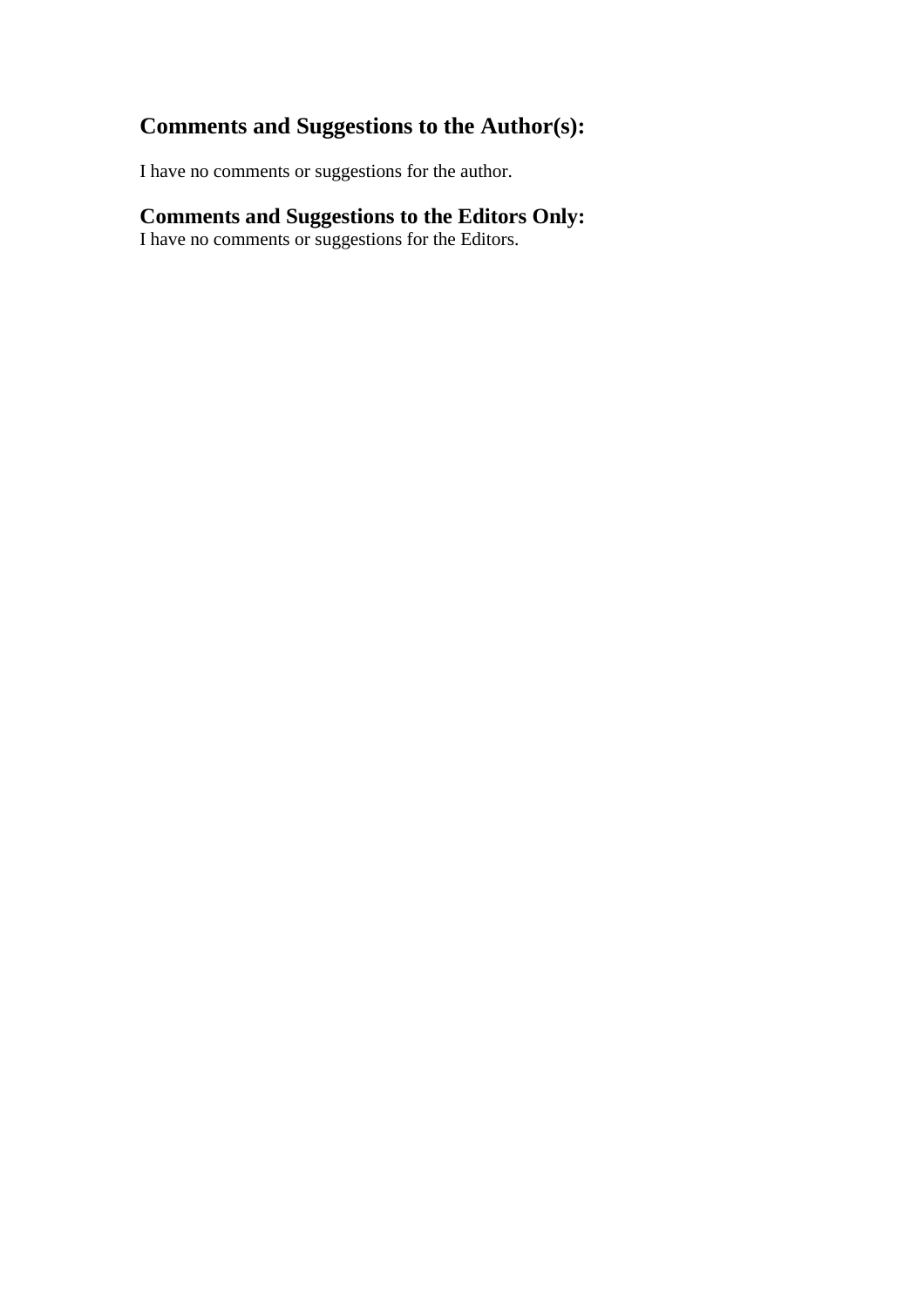# **ESJ** *Manuscript Evaluation Form 2021*

This form is designed to summarize the manuscript peer review that you have completed and to ensure that you have considered all appropriate criteria in your review. Your review should provide a clear statement, to the authors and editors, of the modifications necessary before the paper can be published or the specific reasons for rejection.

Please respond within the appointed time so that we can give the authors timely responses and feedback.

NOTE: ESJ promotes peer review procedure based on scientific validity and technical quality of the paper (not perceived the impact). You are also not required to do proofreading of the paper. It could be recommended as part of the revision.

*ESJ editorial office would like to express its special gratitude for your time and efforts. Our editorial team is a substantial reason that stands ESJ out from the crowd!*

| Reviewer Name: Mondira Dutta                                                                                                                        |                      |  |  |
|-----------------------------------------------------------------------------------------------------------------------------------------------------|----------------------|--|--|
| University/Country: JN University, New Delhi, India                                                                                                 |                      |  |  |
| Date Review Report Submitted: 23 Aug<br>Date Manuscript Received: 14 August<br>2021<br>2021                                                         |                      |  |  |
| Manuscript Title: Divorce and Lack of Father Affect Children's Perceptions to<br><b>Insecurity for Successful Relationships and a Better Future</b> |                      |  |  |
| ESJ Manuscript Number: 0844/21                                                                                                                      |                      |  |  |
| You agree your name is revealed to the author of the paper:                                                                                         | Yes/No<br><b>YES</b> |  |  |
| You approve, your name as a reviewer of this paper, is available in the "review history" of the<br>paper: Yes/No<br><b>YES</b>                      |                      |  |  |
| You approve, this review report is available in the "review history" of the paper: Yes/No<br>Yes                                                    |                      |  |  |

#### **Evaluation Criteria:**

**Please give each evaluation item a numeric rating on a 5-point scale, along with a thorough explanation for each point rating.**

| <i><b>Questions</b></i>                                                    | <b>Rating Result</b><br>$[Poor]$ 1-5 $[Excellent]$ |
|----------------------------------------------------------------------------|----------------------------------------------------|
| 1. The title is clear and it is adequate to the content of<br>the article. | Δ                                                  |
| Title may be shortened and made more focused.                              |                                                    |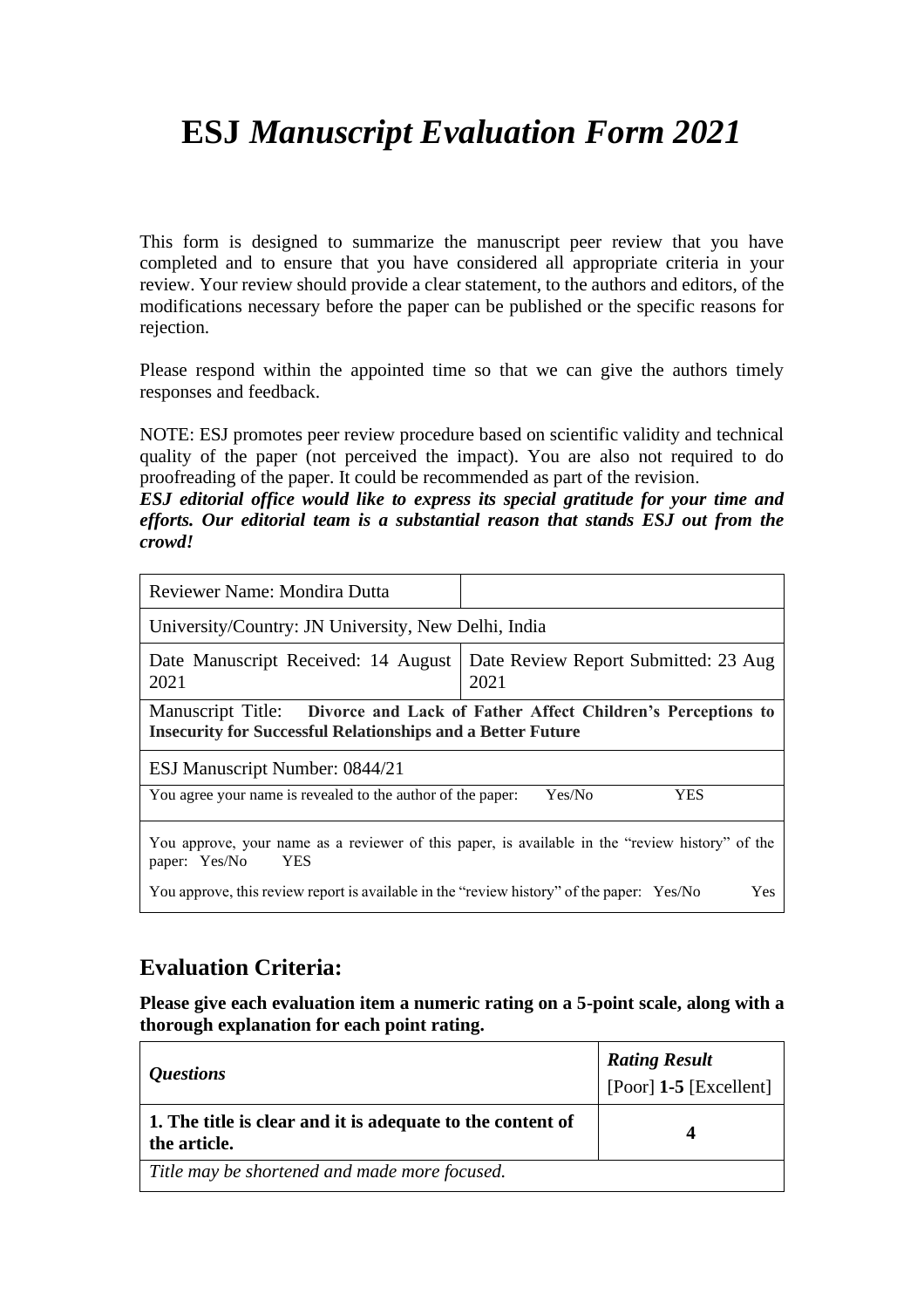| Consider "Absence of Father in the lives of Children: An Impact on Successful<br><b>Relationships and Better Future"</b>                                                                                                                                                                                                                                                                                                                                                                                                                                             |                  |  |  |
|----------------------------------------------------------------------------------------------------------------------------------------------------------------------------------------------------------------------------------------------------------------------------------------------------------------------------------------------------------------------------------------------------------------------------------------------------------------------------------------------------------------------------------------------------------------------|------------------|--|--|
| 2. The abstract clearly presents objects, methods and<br>results.                                                                                                                                                                                                                                                                                                                                                                                                                                                                                                    | $\boldsymbol{4}$ |  |  |
| Fairly Good although the methodological tools could have been explained better<br>instead of writing "collection of data and information, both theoretical and<br>research, using contemporary literature". This is very generic and is already<br>understood.                                                                                                                                                                                                                                                                                                       |                  |  |  |
| 3. There are few grammatical errors and spelling<br>mistakes in this article.                                                                                                                                                                                                                                                                                                                                                                                                                                                                                        | 3                |  |  |
| The article does need a rereading. Sentences are too long and sometimes exceeds<br>one whole paragraph, hence the meaning gets lost. For example the last paragraph<br>of Abstract is all in one sentence thereby missing much clarity.                                                                                                                                                                                                                                                                                                                              |                  |  |  |
| 4. The study methods are explained clearly.                                                                                                                                                                                                                                                                                                                                                                                                                                                                                                                          | $\overline{2}$   |  |  |
| The element of a rationale and justification for the selection of sample is completely<br>absent. For example why were 13-18 years olds selected? Why was a sample of 19<br>schools selected?<br>What were the strata in the stratified random sample? Was it gender wise or there<br>were other consideration like age, background of parents marital status, etc? If yes<br>what were the proportion of the strata in the sample. Some table ought to have been<br>included showing the different strata and the magnitude of the sample size in each of<br>these. |                  |  |  |
| 5. The results are clear and do not contain errors.                                                                                                                                                                                                                                                                                                                                                                                                                                                                                                                  | 3                |  |  |
| The graphical displays are not clear and tend to overlap on each other. The titles of<br>the graphs need to be separated from the main graph. Results at times do not<br>answer the objectives stated earlier.                                                                                                                                                                                                                                                                                                                                                       |                  |  |  |
| 6. The conclusions or summary are accurate and<br>supported by the content.                                                                                                                                                                                                                                                                                                                                                                                                                                                                                          | 4                |  |  |
| Some case studies could have been included into the main study on the basis of<br>which the conclusions could be developed                                                                                                                                                                                                                                                                                                                                                                                                                                           |                  |  |  |
| 7. The references are comprehensive and appropriate.                                                                                                                                                                                                                                                                                                                                                                                                                                                                                                                 | 2                |  |  |
| References are not in proper format. The references must be in the standard APA<br>format. They need to be alphabetically arranged and the in-text quotes must be<br>standardized.                                                                                                                                                                                                                                                                                                                                                                                   |                  |  |  |

**Overall Recommendation** (mark an X with your recommendation):

Accepted, no revision needed

Accepted, minor revision needed **X**

Return for major revision and resubmission